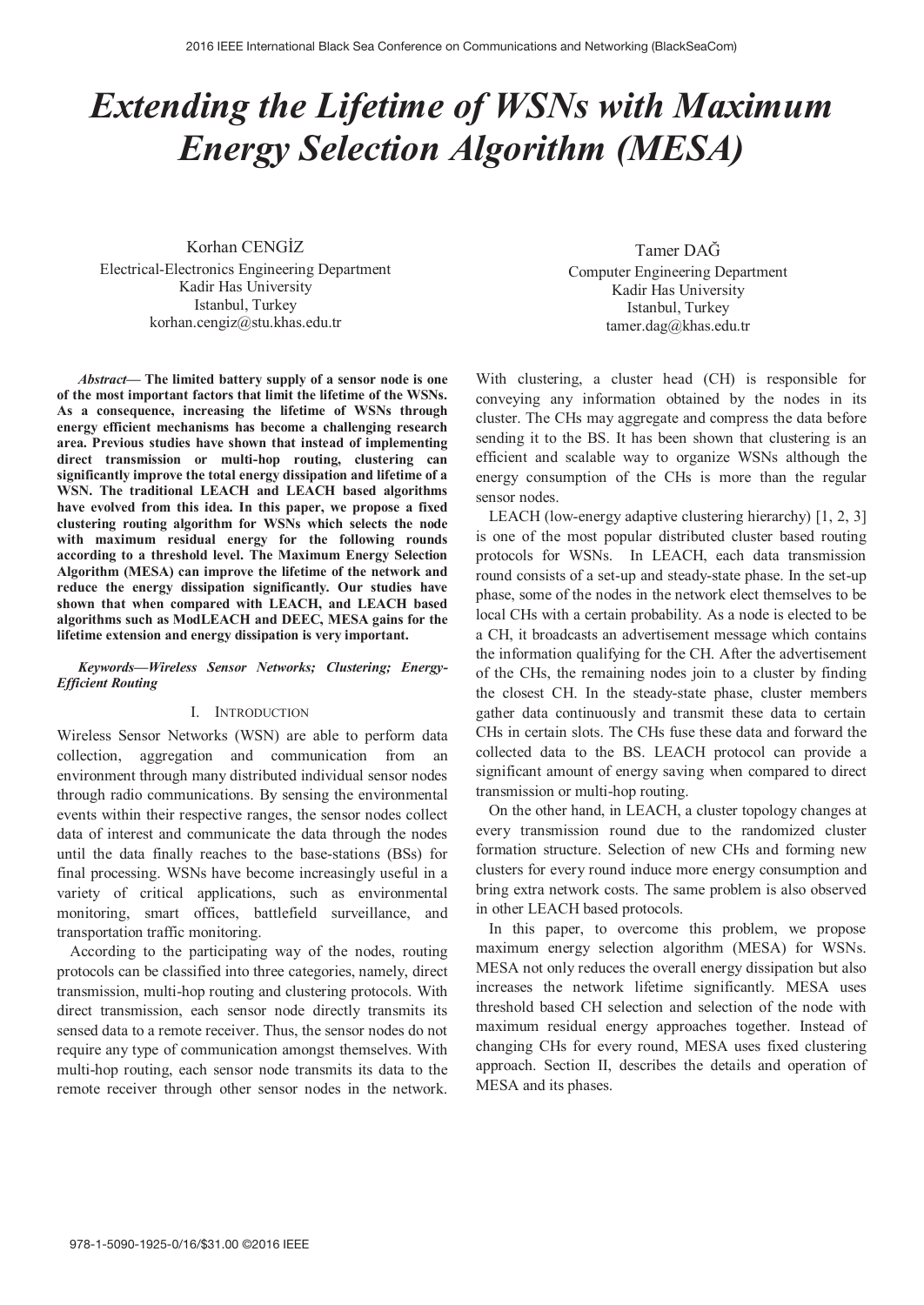Our results indicate that significant energy savings can be obtained with MESA. To illustrate the impact of MESA, it is compared with LEACH, ModLEACH and DEEC. While the simulation environment is described in Section III, the performance comparison of MESA with other algorithms is described in Section IV. Our paper concludes with conclusions and the future work described in Section V.

#### II. MAXIMUM ENERGY SELECTION ALGORITHM (MESA)

The proposed MESA algorithm divides the WSN into fixed clusters whose members do not change through the entire lifetime of the WSN. A CH for each cluster is responsible for collecting and delivering the sensed data to the base station.

MESA works in two phases. The first phase is the set-up phase where the clusters are formed, and the second phase is the steady-state phase where data transmission occurs. Different from LEACH and other LEACH based protocols, the set-up phase is not repeated for every round. This is achieved by using fixed clusters, which in turn results in significant energy savings.

Under MESA, the initial CHs are selected randomly and the CHs broadcast an announcement message to inform the other sensor nodes. All the remaining sensor nodes join to their nearest clusters at the initial set-up phase.

The following subsections explain the operation of the setup and steady-state phases of MESA in detail.

# *1. Set-Up Phase*

With the deployment of the sensors, the MESA algorithm initiates with the set-up phase, as illustrated in Fig. 1. Each deployed sensor node self-elects itself as a CH or a regular node. The CH nodes later form the clusters by broadcasting its identity so that neighbor nodes join its cluster. Then, the schedule for collecting data from cluster member nodes is determined.



Fig. 1. The Set-Up phase for MESA algorithm.

#### *a. Cluster Head Selection Phase*

In MESA, the clusters are formed randomly with the deployment of the sensors where each sensor node makes an autonomous decision without any centralized control.

Suppose that the desired number of clusters for the sensor network is denoted by *nc* (number of clusters) and the number of sensor nodes is *N*. Thus, each node has a  $P_{CH} = nc / N$ chance to be elected as a CH.

Each node *i* ( $1 \le i \le N$ ) in the network takes a random probability *Pi* to be elected as a CH in the set-up phase.

If  $Pi \leq P_{CH}$ , then the node *i* elects itself as a CH. Otherwise, that node continues as a regular cluster member. However, a node which is not elected as a CH in the set-up phase has a chance to become a CH in the subsequent rounds. The main objective of MESA is to abuse the energy of a CH node before electing a new CH node with the maximum residual energy. By this way, the number of CH changes and the corresponding overhead is minimized. But, whenever a CH node does not have enough energy to continue, other cluster members can be elected as a CH during the rounds in the steady-state phase.

### *b. Cluster Formation Phase*

Each node which has elected itself as a CH needs to notify the remaining nodes about the selection and later form its cluster for the MESA algorithm.

To distribute the identity of the CHs in the network, each CH node broadcasts an advertisement message (ADV) using a carrier-sense multiple access (CSMA) MAC protocol [1]. The ADV message includes the CH node's ID.



Fig. 2. The randomly deployed sensor nodes in a WSN.

When the ADV messages are broadcasted in the network, each regular node receiving these messages needs to decide to which cluster it belongs by choosing the CH that requires minimum communication energy. A regular node chooses to join the CH with the highest received signal strength by replying back a join-request message to the associated CH using CSMA MAC protocol. The join-request message contains the regular node's ID and the ID of the CH that the node wants to join to. With the join-request messages, the CHs learn about the identity of the members that belong to their clusters. With this information, the CHs prepare a TDMA schedule for members for transmitting their sensed data. The length of this schedule is fixed and it is determined according to the number of nodes in each cluster.

After the reception of the TDMA schedule by the cluster member nodes, the set-up phase is completed and data transmission with the steady-state phase is ready to start. Fig.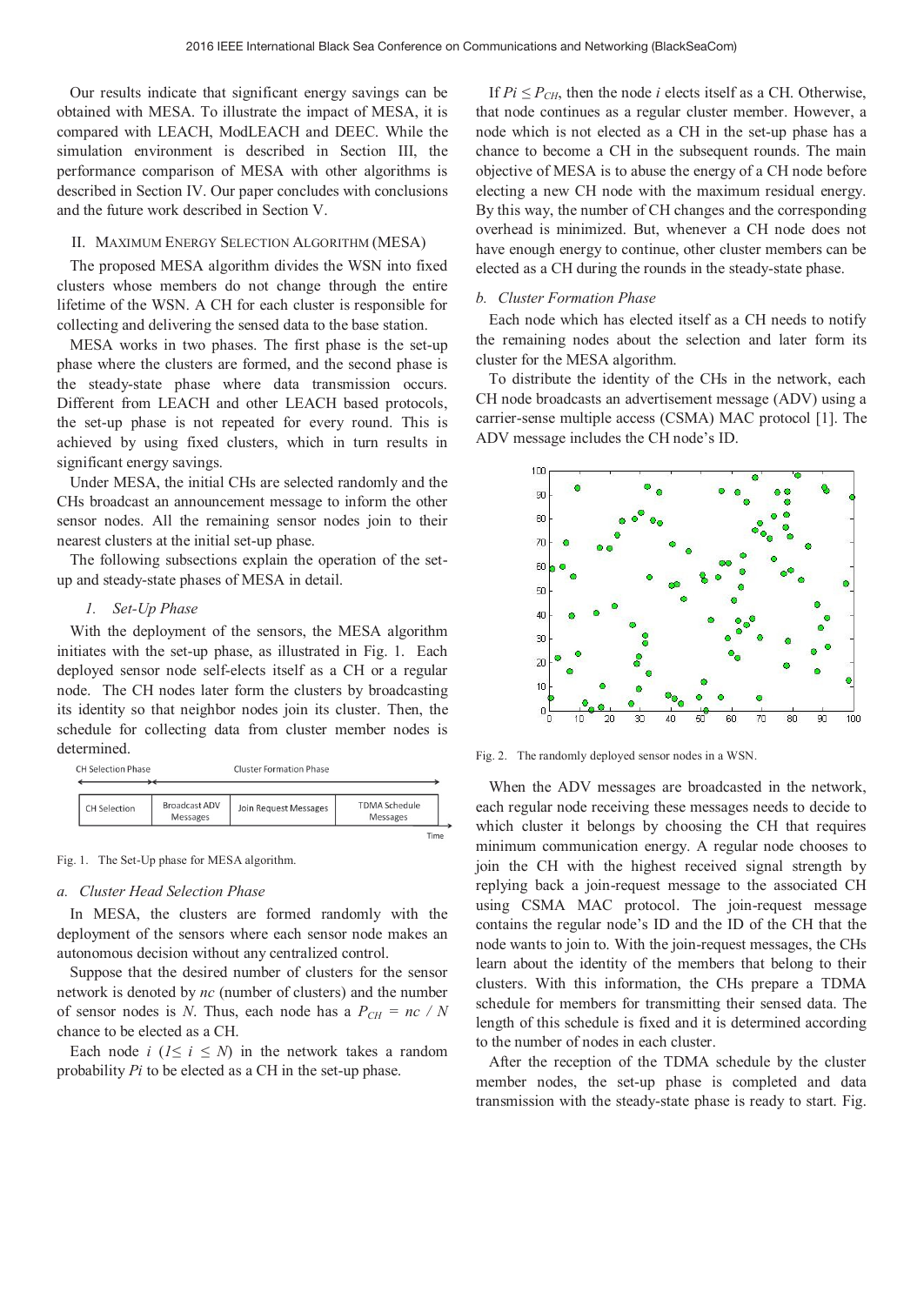2 shows an example of randomly deployed sensor nodes in a WSN and Fig. 3 shows an example illustration of the clusters formed after the MESA set-up phase.



Fig. 3. The cluster formation and CHs after the set-up phase.

#### *2. Steady-State Phase*

In the steady-state phase, the CHs start to collect the sensed data from their cluster and transfer the gathered data to the BS. While the CHs are collecting sensed data from their associated members, they also collect residual energy level information of the members for each round. This information helps to choose the next CH, when the current CH energy is drained.

During the steady-state phase, the CH should keep its receiver on at all times to receive all the data from the nodes in its cluster and it should decide whether a CH change needs to be made. Once the cluster head receives all the data, it can operate on the data, and then data are transmitted from the CH to the BS.

The steady-state phase of the MESA algorithm repeats itself for the entire lifetime of the WSN and is called as a round. Fig. 4 shows a typical round for the MESA algorithm. A round has two sub phases: data transmission and CH change decision.



Fig. 4. The MESA Round. Data transfers and changing of CHs if needed occur during the steady-state phase.

# *a. Data Transmission Phase*

This phase is divided into slots assigned for each of the cluster members, where the member nodes transmit their data to the CH. The duration for each slot is fixed, thus the time to transmit depends on the number of member nodes in the cluster.

A member can only transmit data during its allocated time interval. Other member nodes sleep until their transmission time begins, thus extra energy savings become possible. By this way, collision among cluster members' data transmission is prevented. If a node's battery is completely drained or if its operation stops, the assigned time slot will remain idle.

When the data collection from the cluster members is completed, the CH transmits the data to the base station.

# *b. Cluster Head Change Decision Phase*

The MESA algorithm uses fixed clusters, thus a sensor node which becomes a member of a cluster during the set-up phase stays as a member of the same cluster for the entire lifetime of the sensor network. However, the CH change may occur when the energy level of the current CH falls below a threshold level.

When the data transmission phase of a round is completed, the CH needs to determine whether it will stay as a CH for the next round or appoint a new CH. This decision is made based on a threshold value. The threshold value (ThV) is quite important for MESA because it identifies when the CH needs to be changed. It should be determined very carefully because it determines the survival status of the CHs. If it is determined as a very low value, the battery of the CH may drain and the network connectivity can be broken off. If it is determined as a high value, new CHs will be needed to be chosen for almost every round bringing in network and clustering costs. If the threshold value is selected to be equal to initial energy of a node, the CHs will need to be changed in every cluster for every round and thus, MESA will approximately work similar as LEACH. The impact of the threshold value on the lifetime performance of MESA is investigated in simulation results of this study.

In MESA, for each round, CHs collect residual energy of each cluster member while they are collecting sensed data from the cluster members according to the algorithm which is shown below. The residual energy information is used for CH selection for the following round when the residual energy drops below a threshold level.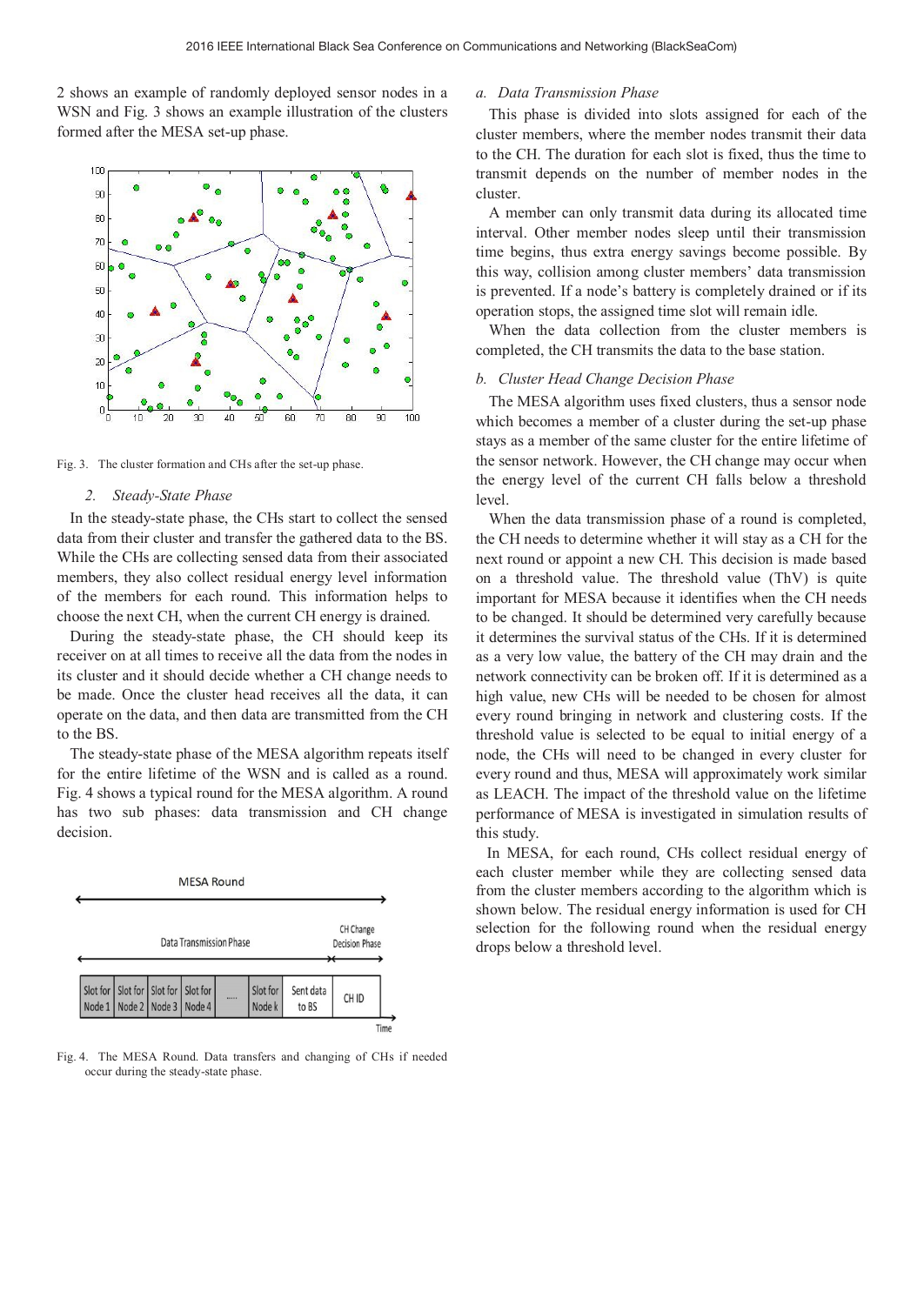| $i=1$ ; // cluster i                      |  |  |
|-------------------------------------------|--|--|
| while ( $i \leq$ number of clusters)      |  |  |
| // Data transmission phase                |  |  |
| CH(i) collects data and energy level from |  |  |
| members                                   |  |  |
| CH(i) sends aggregated data to the BS     |  |  |
| //CH change decision phase                |  |  |
| if (Residual Energy of CH(i) < ThV)       |  |  |
| select the member with max, residual      |  |  |
| energy                                    |  |  |
| mark new member ID to CH ID field         |  |  |
| else                                      |  |  |
| mark current CH(i) ID to CH ID field      |  |  |
| i=i+1                                     |  |  |

Fig. 5. Flowchart for a MESA round

end

#### III. SIMULATION ENVIRONMENT AND PARAMETERS

Matlab is used as the simulation platform to emulate the MESA, LEACH, ModLEACH and DEEC protocols in order to compare their performances. These algorithms are compared for various performance metrics described in the next section. For the simulations, *100* identical sensor nodes are deployed randomly in a *100 m x 100 m* square area. The simulations are conducted with *100* independent iterations for each algorithm. The base station with coordinates *(150, 50)* is placed outside the sensor deployment area. Table 1 summarizes the parameters used during the simulation study.

| TABLE L | <b>SIMULATION ENVIRONMENT PARAMETERS</b> |  |
|---------|------------------------------------------|--|
|---------|------------------------------------------|--|

| <b>Parameters</b>                                | Values                                        |
|--------------------------------------------------|-----------------------------------------------|
| Network area                                     | $100 \text{ m} \times 100 \text{ m}$          |
| Number of nodes                                  | 100                                           |
| Base station coordinates                         | (150, 50)                                     |
| Initial energy per node                          | 2 J                                           |
| Data packet size                                 | 6400 bits                                     |
| Control Packet Size                              | 200 bits                                      |
| Transceiver Energy $(E_{elec})$                  | $50$ nJ/bit                                   |
| Aggregation Energy per Bit $(E_{DA})$            | 5 nJ/bit/signal                               |
| Free Space Amplifier Energy $(\varepsilon_{fs})$ | 10 pJ/bit/ $m^2m^2$                           |
| Multipath Amplifier Energy $(\varepsilon_{mp})$  | $0.0013$ pJ/bit/m <sup>4</sup> m <sup>4</sup> |
| <b>Iterations</b>                                | 100                                           |

# IV. SIMULATION RESULTS AND COMPARISON OF MESA

In this section, the performance comparisons of MESA, LEACH, ModLEACH and DEEC protocols are made for threshold value, lifetime and residual energy. LEACH was briefly discussed in the introduction section. Instead of same amplification energy level usage for all transmissions in LEACH, Modified LEACH (ModLEACH) [4] uses low energy level for intra cluster communications. If a node is selected as a CH, it uses high power amplification level in ModLEACH. Threshold based CH changing mechanism is also proposed in ModLEACH to provide energy efficiency.

In DEEC [5], the CHs are selected by a probability based on the ratio between residual energy of each node and the average energy of the network.

# *1. Impact of the ThV*

Fig. 6 compares the performance of LEACH and MESA for different ThVs by illustrating the number of dead nodes vs. round number. From this figure, it can be observed that, as the ThV increases the network lifetime decreases. A lower ThV also results an earlier first node death as MESA abuses the CHs before selecting a new CH. However, the lifetime gain for any ThV is very significant.

Note that, the lifetime of LEACH for the same network is approximately 3200 rounds and a significant improvement for network lifetime is achieved with MESA.



Fig. 6. Number of Dead Nodes according to the different ThVs.

### *2. System Lifetime*

For the rest of the simulations based on the observations made in the previous subsection, the ThV of MESA is chosen as *1/40* of initial energy of a node.

Fig. 7 shows the number of alive nodes vs. round number of LEACH, ModLEACH, DEEC and MESA. Under MESA, the network lifetime increases from *3237* rounds to approximately *5500* rounds, a *57%* improvement compared to LEACH and approximately 50% improvement compared to ModLEACH. Although, node deaths start earlier under MESA, since the CHs are abused, the rate of the number of dead node increases is significantly less and this yields to a longer lifetime.